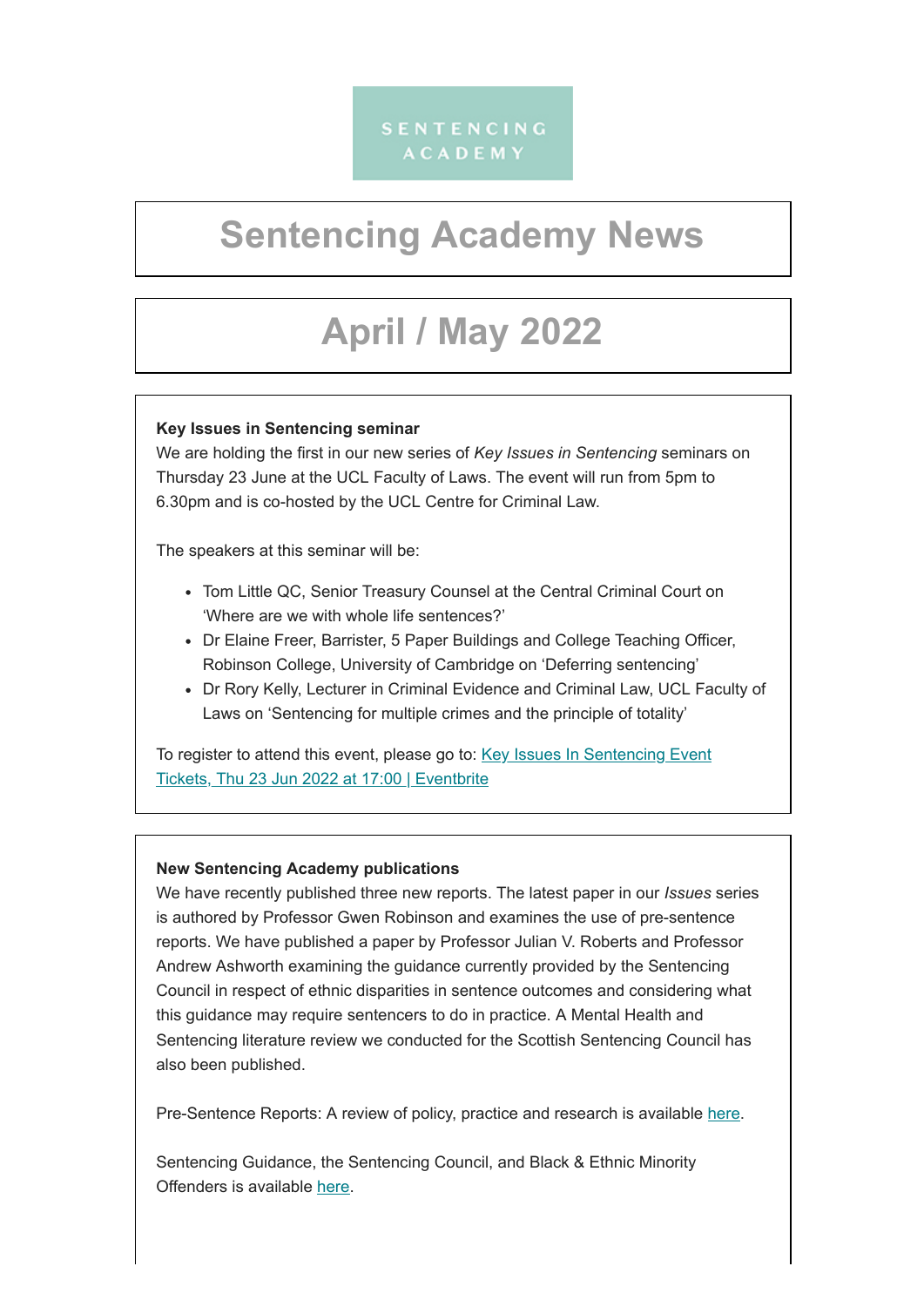Mental Health and Sentencing: Literature Review is available [here](https://www.scottishsentencingcouncil.org.uk/media/2211/20220331-mental-health-literature-review-final-as-published-20220512.pdf) and a blog post published to accompany it is available [here.](https://www.scottishsentencingcouncil.org.uk/news-and-media/blog/sentencing-offenders-with-mental-health-issues/)

#### **The Kalisher Trust / Sentencing Academy Internship**

Applications are now open for the Kalisher Trust / Sentencing Academy internship. This remote internship involves a commitment of 7.5 hours per week (which can either be worked as one full day or spread flexibly across the week) and will commence in September/October 2022. The intern will provide research assistance and conduct other work for the Sentencing Academy, as well as producing a larger piece of research to be published under their own name.

We are delighted that Anna Draper, our 2021/22 intern, has secured pupillage at QEB Hollis Whiteman chambers and will commence her career at the Bar in Autumn 2023.

Full details about the Kalisher Trust / Sentencing Academy internship are available [here.](https://sentencingacademy.org.uk/2022/05/the-kalisher-trust-sentencing-academy-internship-2/)

# **Other News**

#### **Increase to magistrates' sentencing powers**

The Criminal Justice Act 2003 contained a provision that doubled magistrates' maximum sentencing powers for a single offence from six months to 12 months but this had not been brought into force. The Criminal Justice Act 2003 (Commencement No. 33) and Sentencing Act 2020 (Commencement No. 2) Regulations 2022 has now brought this very significant sentencing reform into force from 2 May 2022. The Ministry of Justice has expressed a hope that this change will contribute to reducing the Crown Court backlog by keeping more cases in the magistrates' courts.

The announcement of the commencement of this provision is available [here.](https://www.gov.uk/government/news/magistrates-to-help-tackle-backlog-as-sentencing-powers-doubled)

### **Police, Crime, Sentencing and Courts Act 2022 receives Royal Assent**

The Police, Crime, Sentencing and Courts Act 2022 has received Royal Assent and this Act makes some important sentencing changes, including: expanding the ambit of whole life orders for certain murders; increasing the maximum sentence to life imprisonment for child cruelty offences and for causing death by dangerous driving and by careless driving when under the influence of drink or drugs; introducing a new mandatory life sentence for killing an emergency worker whilst committing a crime; introducing a new range of starting points for children convicted of murder; and moving the automatic release date for certain violent and sexual offenders sentenced to between four years and seven years from halfway to twothirds.